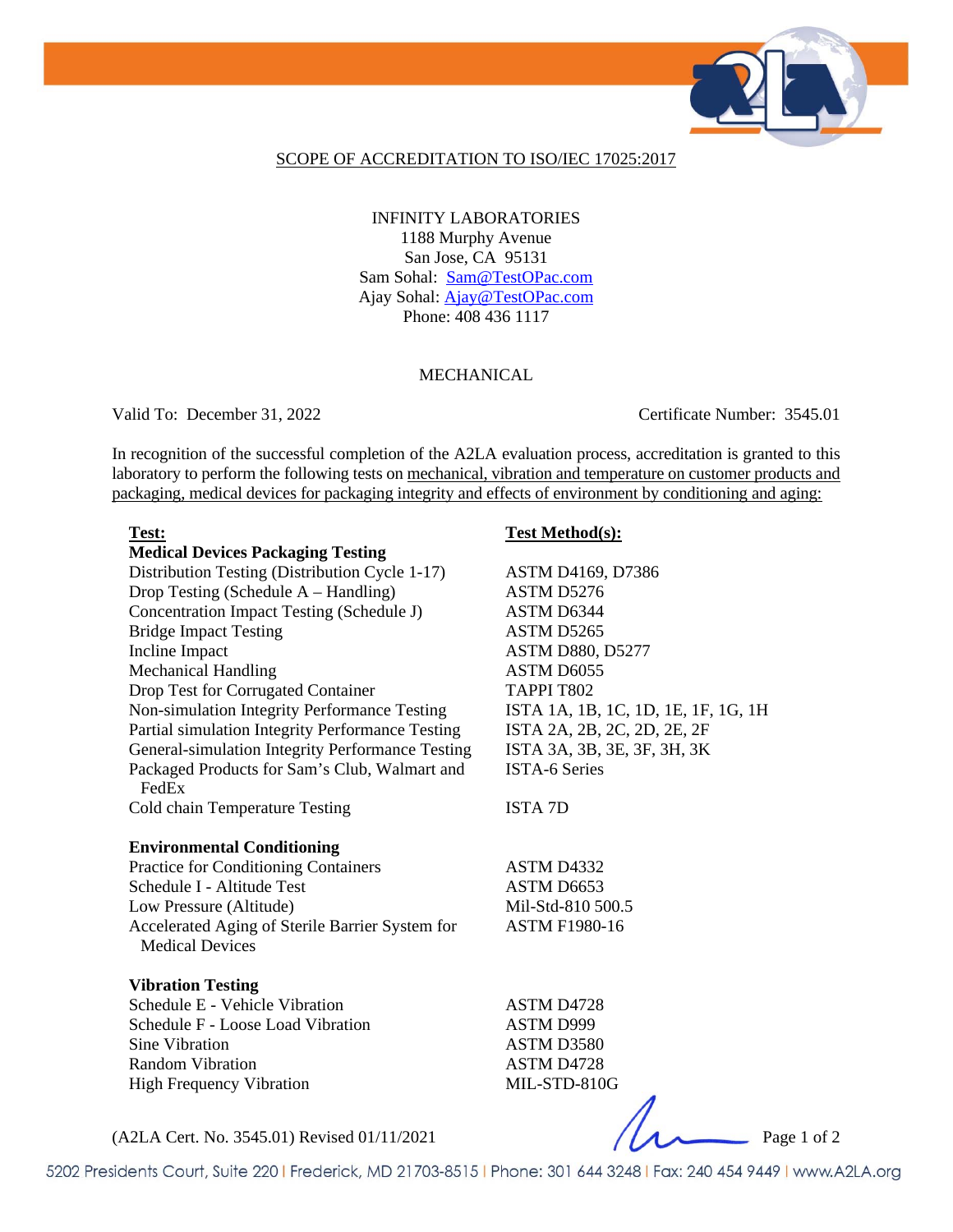| Test:                                                                                                                                           | <b>Test Method(s):</b>   |
|-------------------------------------------------------------------------------------------------------------------------------------------------|--------------------------|
| <b>Compression Testing</b>                                                                                                                      |                          |
| Schedule C - Vehicle Stacking                                                                                                                   | ASTM D642                |
| Compression Resistance of Package under Static<br>Load                                                                                          | ASTM D4577               |
| <b>Compression Test of Container</b>                                                                                                            | TAPPI T804               |
| <b>Seal integrity Testing for Medical device Packaging</b>                                                                                      |                          |
| Internal Pressurization Failure Resistance of<br><b>Unrestricted Packages</b>                                                                   | ASTM F1140               |
| Seal Strength of Flexible Materials                                                                                                             | <b>ASTM F88</b>          |
| Performance Testing of Shipping Containers and<br>Systems Detecting Gross Leaks in Packaging by<br><b>Internal Pressurization (Bubble Test)</b> | ASTM F2096               |
| Detecting Seal Leaks in Porous Medical Packaging<br>by Dye Penetration                                                                          | <b>ASTM F1929</b>        |
| Standard Test Method for Determining Integrity of<br>Seals by Visual Inspection                                                                 | <b>ASTM F1886/F1886M</b> |
| Labeling                                                                                                                                        |                          |

| <b>Abrasion Resistance of Printed Materials</b> | ASTM D5264 |
|-------------------------------------------------|------------|
|                                                 |            |

 $(A2LA$  Cert. No. 3545.01) Revised 01/11/2021 Page 2 of 2